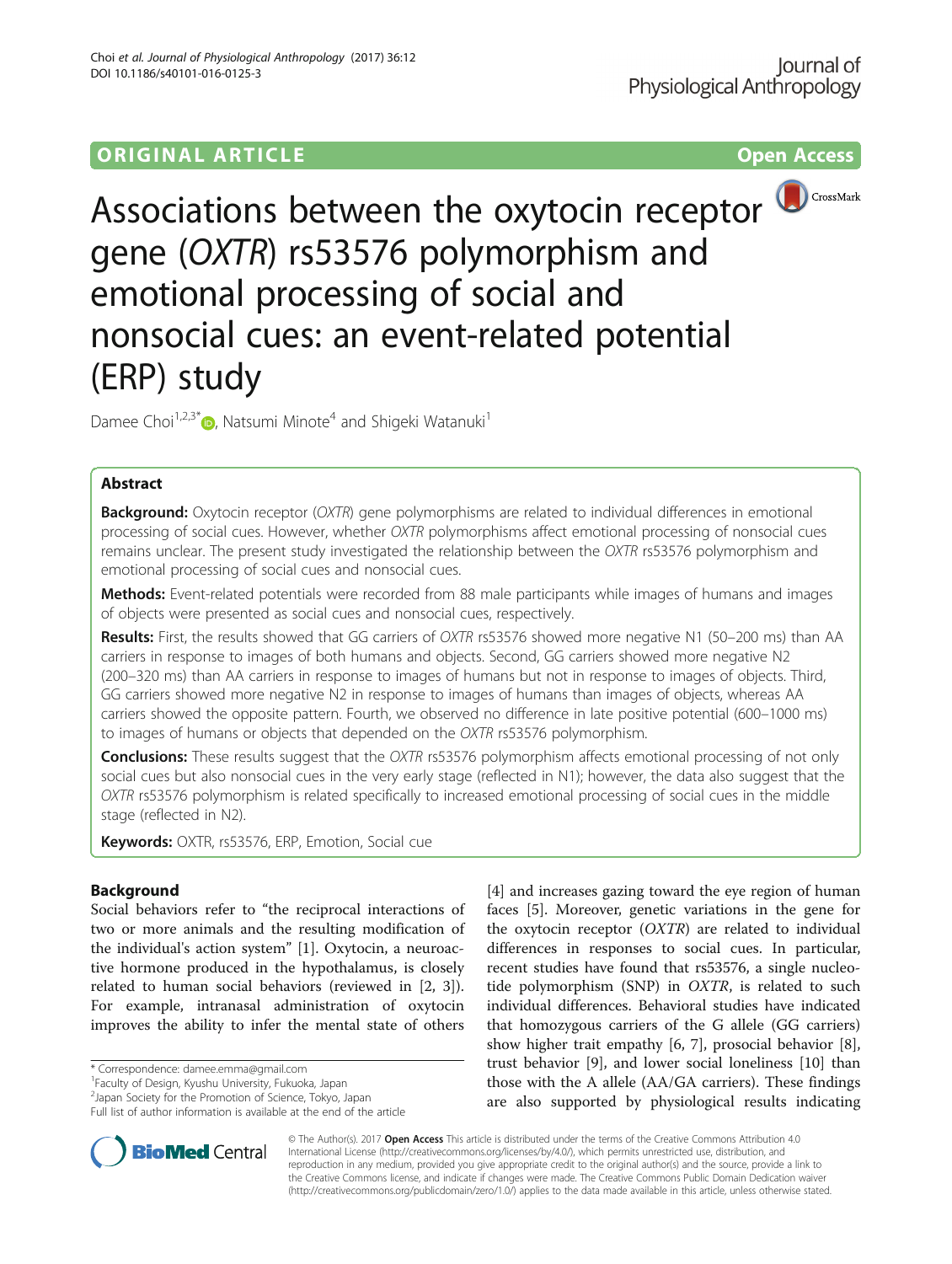that GG carriers show facilitated brain activity to human faces [\[11](#page-9-0), [12\]](#page-9-0) and increased blood pressure and cortisol levels in response to social rejection [[13\]](#page-9-0) than AA/GA carriers. These studies suggested that the G allele of the OXTR rs53576 polymorphism is related to a higher sensitivity to social cues.

Some previous studies have examined whether administration of oxytocin affects responses to nonsocial cues [[14, 15\]](#page-9-0). For instance, administration of oxytocin improves recognition memory for images including human figures (e.g., images of human faces) but not for images not including human figures (e.g., images of houses, art sculptures, and landscapes) [[14\]](#page-9-0). Meanwhile, a recent study reported that administration of oxytocin enhances the social meaning of images of objects [[15\]](#page-9-0). Although the relationship between the OXTR rs53576 polymorphism and the oxytocin level is still unclear (reviewed in [[16\]](#page-9-0)), a later study [\[15\]](#page-9-0) suggests a possibility that genetic variations in OXTR may be related not only to individual differences in the response to social cues but also to differences in the response to nonsocial cues. However, the association between the rs53576 polymorphism and the response to nonsocial cues such as images of objects remains unclear, because most reported studies on this OXTR polymorphism have focused on responses to social cues such as human faces [\[11](#page-9-0), [12](#page-9-0)] and social situations [[6](#page-8-0), [8](#page-8-0), [9,](#page-8-0) [13\]](#page-9-0). Thus, the present study focused on a possible association between the OXTR rs53576 polymorphism and the response to nonsocial cues.

Event-related potential (ERP), the electroencephalogram (EEG) response to specific events such as presentation of emotional stimuli, reflects the time course of information processing in the brain due to its high temporal resolution (reviewed in [[17](#page-9-0), [18\]](#page-9-0)). Studies of passive image viewing tasks have reported that mainly the following three ERP components are sensitive to emotional content; N1, N2/early posterior negativity (EPN), and late positive potential (LPP) [\[19](#page-9-0)–[21](#page-9-0)]. N1 is a negative peak observed at around 130 ms, N2/ERN is a negativity observed at around 250 ms, and LPP is a sustained positivity that becomes evident 300 ms after stimulus onset. N2 is usually analyzed when a mastoid electrode reference is used, whereas ERN is usually analyzed when an average electrode reference is used (reviewed in [[17](#page-9-0)]). The N1, N2/ERN, and LPP components are greater (more negative for N1 and N2/EPN; more positive for LPP) in response to unpleasant images than emotionally neutral images [[19](#page-9-0), [20](#page-9-0), [22, 23\]](#page-9-0). Moreover, some studies suggested that N2 reflects an individual difference in response to social and nonsocial cues [\[21, 24](#page-9-0), [25](#page-9-0)]. Taken together, the N1, N2/ ERN, and LPP components are thought to reflect the time course of emotional processing.

In the present study, we aimed to investigate associations between the OXTR rs53576 polymorphism and the

time course of emotional processing of social and nonsocial cues by measuring ERP responses. To do so, we analyzed the N1, N2, and LPP components of ERP responses from 88 young male individuals while images of humans and images of objects were presented as social cues and nonsocial cues, respectively. Given that previous studies showed a higher sensitivity to social cues in GG carriers [\[6](#page-8-0)–[13\]](#page-9-0), we hypothesized that GG carriers would show a greater ERP response (more negative N1 and N2; more positive LPP) than GA or AA carriers in response to images of humans. More importantly, if an OXTR polymorphism affects emotional processing of not only social cues, but also nonsocial cues, we would expect to see differences in ERP responses between the OXTR rs53576 genotype groups in response to images of objects.

## **Methods**

### **Participants**

Ninety-two male Japanese undergraduate or graduate students (age range 19–25 years) participated in this study. In the present study, we recruited only male participants because previous studies reported that males show clearer differences in brain structures [[10](#page-8-0)] and emotional traits [[11\]](#page-9-0) according to the rs53576 polymorphism than females. Participants reported that they had no psychiatric disorders. Eighty-eight participants were included in the final analysis, because the quality of the EEG was poor for four participants (for specific details, refer to "[ERP measurements and analysis](#page-2-0)" section). After receiving an explanation of the details of the study, participants provided written informed consent prior to participation.

### **Genotyping**

Genomic DNA was extracted from the saliva of participants using a Saliva DNA Isolation Kit (Norgen Biotek Corporation, Thorold, Ontario, Canada). Genotyping for the rs53576 polymorphism was then performed using TaqMan SNP Genotyping Assays (Applied Biosystems, Foster City, CA, USA). PCR amplification was carried out in a LightCycler Nano real-time PCR system (Roche Diagnostics, Mannheim, Germany). All samples were run twice, and they all provided consistent results. The genotype distribution (10 GG, 46 GA, and 32 AA carriers) was in Hardy-Weinberg equilibrium ( $p = 0.280$ ) and was in line with previous studies showing that AA carriers are more common than GG carriers in Asian populations [[26](#page-9-0)–[29](#page-9-0)].

### Stimuli

A total of 270 images were selected from the International Affective Picture System (IAPS) [\[30](#page-9-0)]. The images consisted of three content categories: objects, humans,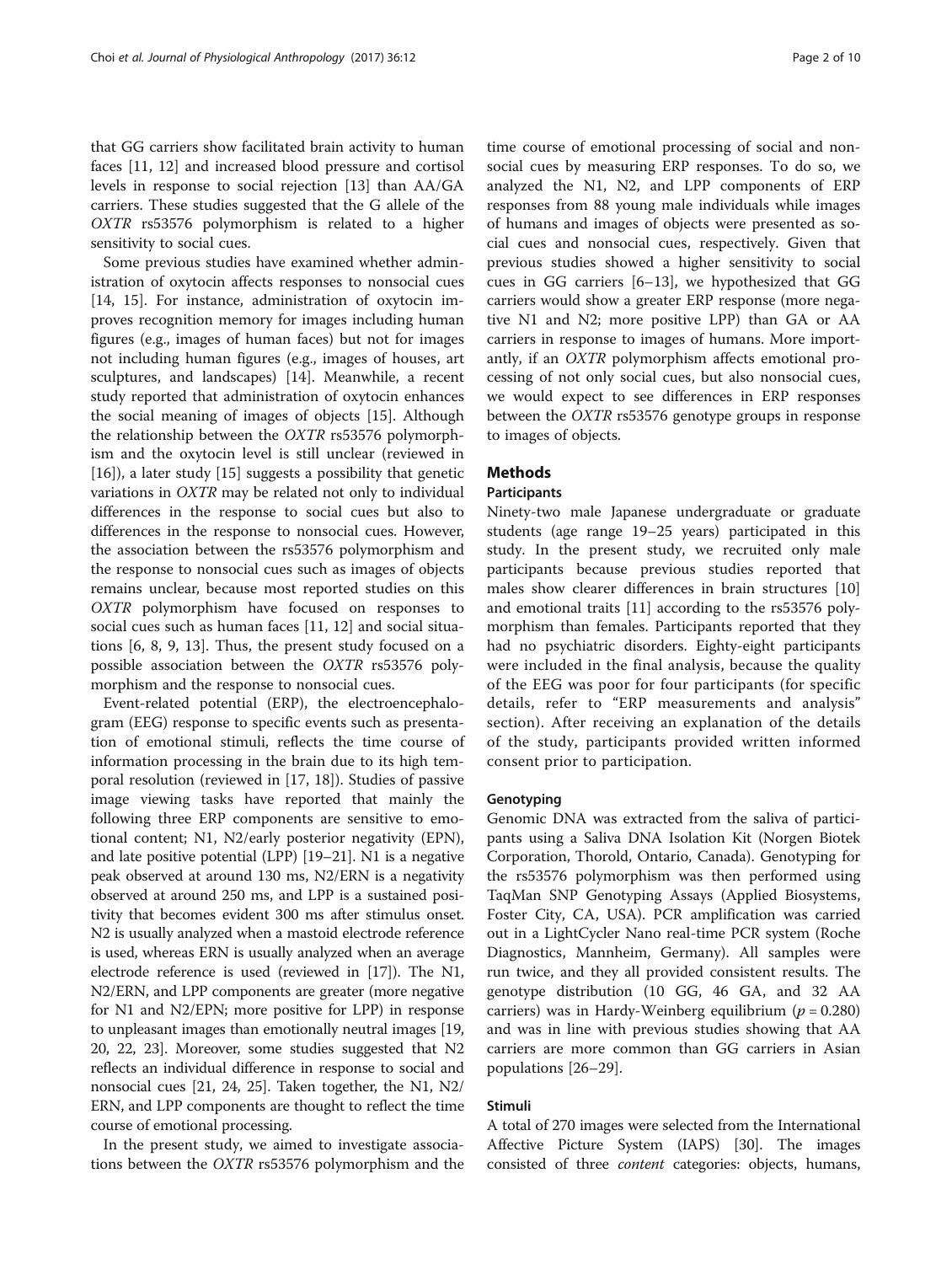<span id="page-2-0"></span>and animals. The images of objects and images of animals did not include figures of humans, whereas the images of humans included figures of more than one person. The images of animals were presented as fillers to buffer against possible habituation, and thus, the results from these were not included in the analysis. Within each content category, the images were further subdivided into the following three valence categories: neutral, pleasant, and unpleasant. Examples of each category of images include a tissue box (neutral image of objects), flowers (pleasant image of objects), a dirty toilet (unpleasant image of objects), a man with an emotionally neutral face (neutral image of humans), a man with a baby (pleasant image of humans), an injured person (unpleasant image of humans), a fox (neutral image of animals), puppies (pleasant image of animals), and cockroaches (unpleasant image of animals). The category of pleasant images of humans did not include erotic images, because balancing arousal levels between pleasant images of humans and pleasant images of objects was difficult. Specific IAPS picture identification numbers [[30](#page-9-0)] are presented in the [Appendix.](#page-8-0)

### Procedures

Participants were seated approximately 80 cm from a screen (20-in. monitor). They were asked to focus on the screen and to look at the images presented. During EEG recording, three blocks of image presentations were shown. In each block, 90 images (10 images for each category) were presented three times for a total of 270 trials. In each trial, a white fixation cross was presented on a black screen for 500 ms, and then an image was presented for 1000 ms. The inter-trial interval was 1250–1750 ms, and the order of the trials was random. The images presented were different among the three blocks.

After EEG recording, each participant filled out a subjective assessment. They once again observed the images presented during the EEG recording and judged the valence and arousal of each image based on a 9-point Likert scale (for valence, "very pleasant" was assigned 9 points, whereas "very unpleasant" was assigned 1 point; for arousal, "very arousing" was assigned 9 points, whereas "very relaxing" was assigned 1 point).

## ERP measurements and analysis

The EEG was recorded using a 64-channel Geodesic Sensor Net (Electrical Geodesics, Inc., Eugene, OR, USA) based on the 10/20 system and was amplified by a highinput impedance (200 MΩ) amplifier (Net Amps 200 Amplifier, Electrical Geodesics, Inc.). During recording, EEG signals were recorded at electrode site Cz as a reference with a sampling frequency of 500 Hz. Electrode impedances were maintained below 50 kΩ.

After recording, EEG data were re-referenced offline to the average of the left and right mastoids and bandpass filtered with cutoffs of 0.1 and 30  $Hz<sup>1</sup>$  using EMSE software (Source Signal Imaging Inc., San Diego, CA, USA). The trials of image presentation were averaged for the time window between −200 to 1000 ms for each category of images. Trials including artifacts (eye blinks, muscle artifacts, and body movements) above ±100 μV were rejected. Four participants were excluded from the final analysis because their mean number of trials for each image category was less than 30. The mean number of trials (M) and the standard deviation (SD) of the final samples were the following: neutral images of objects,  $M =$ 70.2,  $SD = 14.2$ ; pleasant images of objects,  $M = 70.2$ ,  $SD =$ 14.9; unpleasant images of objects,  $M = 71.8$ , SD = 13.6; neutral images of humans,  $M = 70.9$ , SD =14.7; pleasant images of humans,  $M = 71.3$ , SD = 14.3; and unpleasant images of humans,  $M = 71.3$ , SD = 14.1.

We calculated three ERP components as follows: N1 (average amplitude between 50 and 200 ms), N2 (average amplitude between 200 and 320 ms), and LPP (average amplitude between 600 and 1000 ms). N1, N2, and LPP were all averaged from centro-parietal sites (CP1/2, P1/ 2, Pz, and POz) based on previous findings that the effect of emotional content on these ERP components is generally maximal in centro-parietal areas (for example, [[19, 20\]](#page-9-0) for N1 and LPP and [\[25](#page-9-0), [31\]](#page-9-0) for N2).

#### Statistical analysis

For the ERP responses (N1, N2, and LPP) and the subjective ratings (valence and arousal ratings), we conducted a generalized linear mixed model with OXTR (GG vs. GA vs. AA), content (object vs. human), and valence (neutral vs. pleasant vs. unpleasant) as fixed factors, and participant (a personal code assigned to each subject) as a random factor. In case of significant main effects or interactions, a post hoc  $t$  test was performed with Bonferroni corrections. All statistical analyses were conducted using SPSS software (version 23, IBM, Chicago, IL, USA), and statistical significance was set at  $p < 0.05$ .

## Results

### ERP responses

Grand averaged ERP waveforms in the centro-parietal area are shown in Fig. [1.](#page-3-0) A summary of the results of the generalized linear mixed model for the ERP responses is shown in Table [1](#page-3-0), and the mean scores of the ERP responses are shown in Table [2.](#page-4-0)

For N1, we observed a significant main effect of OXTR (Table [1\)](#page-3-0). Post hoc analysis (independent samples  $t$  test, critical  $p$  value = 0.017 for three comparisons) revealed that GG carriers showed significantly more negative N1 than GA  $(t(334) = -3.90, p < 0.001)$  and AA carriers  $(t(250) = -5.51, p < 0.001)$  and that GA carriers showed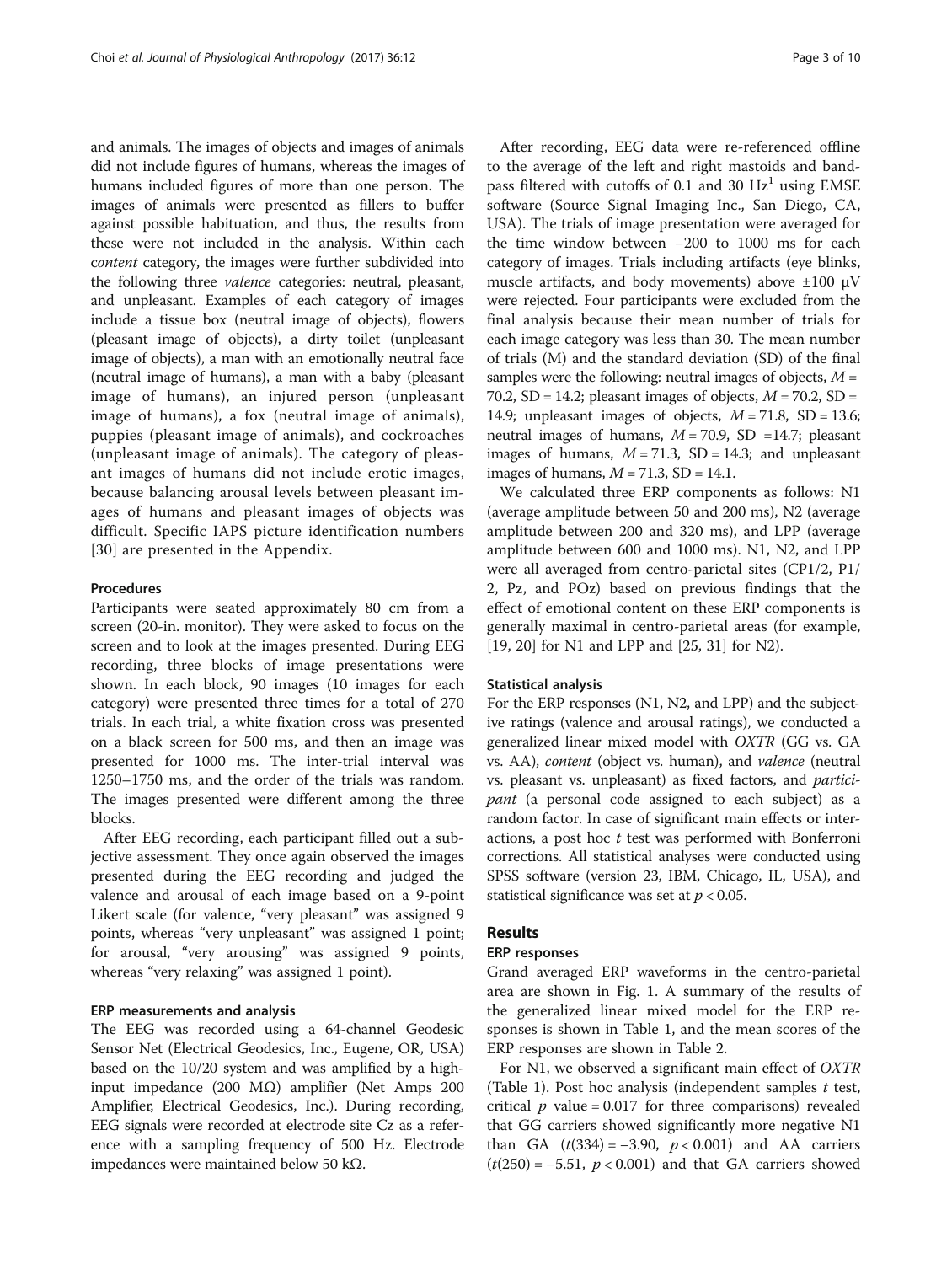<span id="page-3-0"></span>

|  |  |  |  | Table 1 Results of the generalized linear mixed model for event-related potential (ERP) responses |  |  |
|--|--|--|--|---------------------------------------------------------------------------------------------------|--|--|
|--|--|--|--|---------------------------------------------------------------------------------------------------|--|--|

|                                      |          | N <sub>1</sub> |       |       | N <sub>2</sub> |       | LPP.  |  |
|--------------------------------------|----------|----------------|-------|-------|----------------|-------|-------|--|
| Factor                               | df1, df2 |                | P     |       | D              |       | D     |  |
| <b>OXTR</b>                          | 2,510    | 3.40           | 0.034 | 0.96  | 0.383          | 0.67  | 0.517 |  |
| Content                              | 1,510    | 25.67          | 0.000 | 0.35  | 0.554          | 51.07 | 0.000 |  |
| Valence                              | 2,510    | 2.71           | 0.068 | 12.19 | 0.000          | 3.15  | 0.044 |  |
| $OXTR \times content$                | 2,510    | 1.46           | 0.233 | 5.47  | 0.004          | 0.73  | 0.484 |  |
| $OXTR \times$ valence                | 4,510    | 0.82           | 0.515 | 0.19  | 0.945          | 0.33  | 0.855 |  |
| Content x valence                    | 2,510    | 2.82           | 0.061 | 0.04  | 0.964          | 1.37  | 0.256 |  |
| $OXTR \times content \times valence$ | 4,510    | 0.69           | 0.601 | 0.73  | 0.574          | 0.52  | 0.721 |  |

Significant  $p$  values are in *italics* 

OXTR oxytocin receptor, LPP late positive potential, df degrees of freedom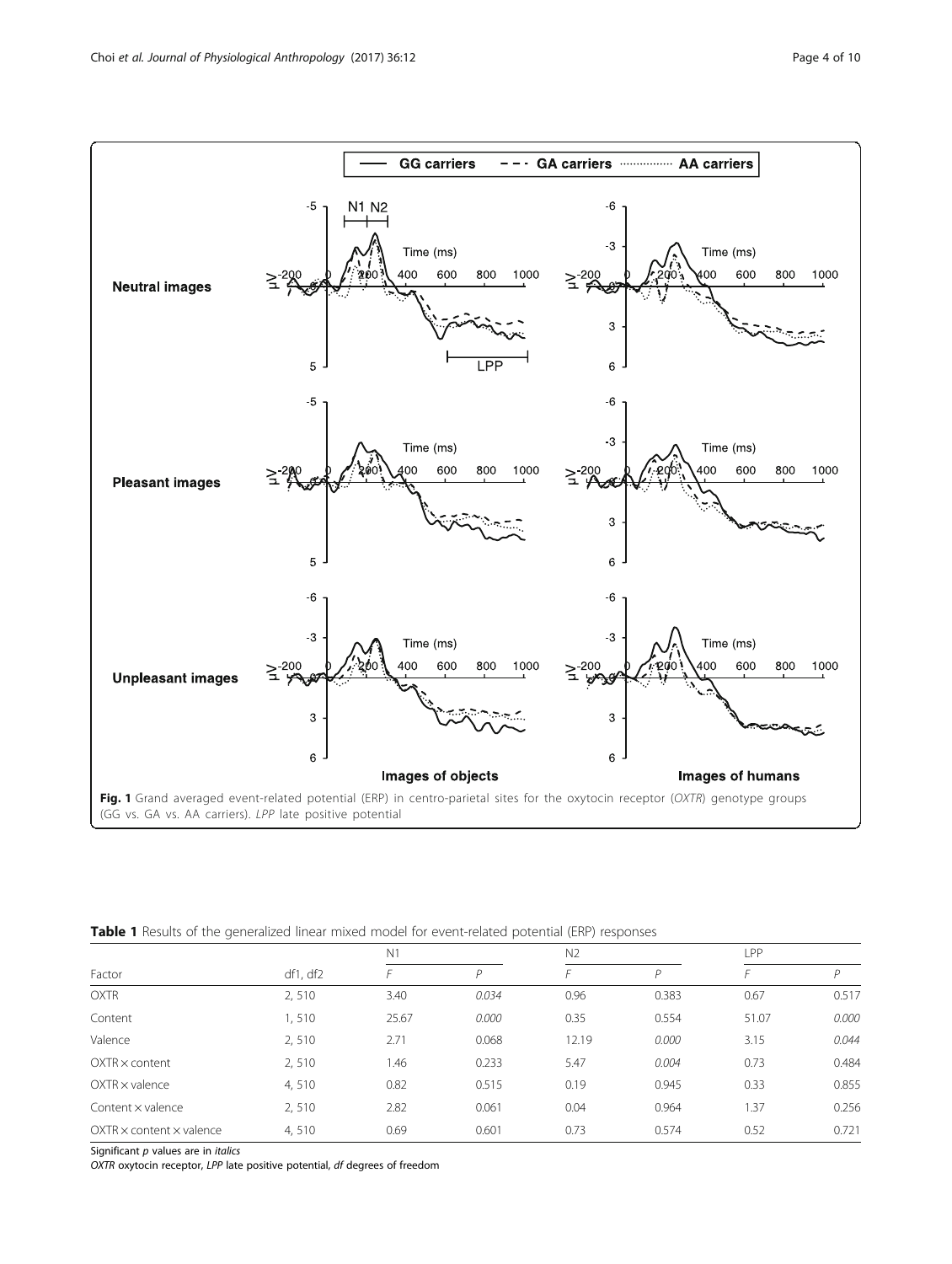|                   |            | All participants $(n = 88)$ | GG carriers $(n = 10)$ | GA carriers $(n = 46)$ | AA carriers $(n = 32)$ |
|-------------------|------------|-----------------------------|------------------------|------------------------|------------------------|
| N1                |            |                             |                        |                        |                        |
| Images of objects | Neutral    | $-0.76(0.18)$               | $-1.64(0.53)$          | $-1.01(0.25)$          | $-0.13(0.30)$          |
|                   | Pleasant   | $-0.70(0.18)$               | $-1.44(0.52)$          | $-0.76(0.24)$          | $-0.38(0.29)$          |
|                   | Unpleasant | $-0.71(0.21)$               | $-1.76(0.61)$          | $-0.80(0.28)$          | $-0.26(0.34)$          |
| Images of humans  | Neutral    | $-0.01(0.19)$               | $-1.17(0.56)$          | $-0.06(0.26)$          | 0.43(0.31)             |
|                   | Pleasant   | $-0.35(0.19)$               | $-1.43(0.55)$          | $-0.43(0.26)$          | 0.11(0.31)             |
|                   | Unpleasant | $-0.42(0.18)$               | $-1.67(0.53)$          | $-0.45(0.25)$          | 0.01(0.29)             |
| N <sub>2</sub>    |            |                             |                        |                        |                        |
| Images of objects | Neutral    | $-1.31(0.27)$               | $-2.04(0.81)$          | $-1.34(0.38)$          | $-1.04(0.45)$          |
|                   | Pleasant   | $-0.81(0.26)$               | $-1.49(0.79)$          | $-0.74(0.37)$          | $-0.68(0.44)$          |
|                   | Unpleasant | $-1.51(0.28)$               | $-1.79(0.85)$          | $-1.61(0.40)$          | $-1.28(0.48)$          |
| Images of humans  | Neutral    | $-1.17(0.29)$               | $-2.59(0.85)$          | $-1.14(0.40)$          | $-0.77(0.48)$          |
|                   | Pleasant   | $-0.79(0.28)$               | $-2.04(0.84)$          | $-0.85(0.39)$          | $-0.31(0.47)$          |
|                   | Unpleasant | $-1.30(0.30)$               | $-2.67(0.90)$          | $-1.20(0.42)$          | $-1.01(0.50)$          |
| LPP               |            |                             |                        |                        |                        |
| Images of objects | Neutral    | 2.33(0.21)                  | 2.63(0.63)             | 2.05(0.29)             | 2.64(0.35)             |
|                   | Pleasant   | 2.46(0.20)                  | 3.14(0.59)             | 2.25(0.28)             | 2.54(0.33)             |
|                   | Unpleasant | 2.74(0.22)                  | 3.57(0.66)             | 2.51(0.31)             | 2.80(0.37)             |
| Images of humans  | Neutral    | 3.42(0.23)                  | 4.01(0.69)             | 3.20 (0.32)            | 3.56 (0.39)            |
|                   | Pleasant   | 3.26 (0.22)                 | 3.59(0.65)             | 3.16 (0.30)            | 3.29(0.37)             |
|                   | Unpleasant | 3.69(0.24)                  | 3.82 (0.71)            | 3.60(0.33)             | 3.76(0.40)             |

<span id="page-4-0"></span>Table 2 Mean amplitude (μV) of event-related potential (ERP) responses

Standard error in parentheses

LPP late positive potential

significantly more negative N1 than AA carriers  $(t(466) = -3.35, p = 0.001)$  (Fig. 2). We also observed a significant main effect of content for N1 (Table [1](#page-3-0)), indicating that N1 is significantly more negative in response to images of objects  $(M = -0.72 \mu V,$  standard error (SE) = 0.11) than images of humans ( $M = -0.26 \mu V$ ,  $SE = 0.11$ .

For N2, we observed a reliable interaction of  $OXTR \times$ content (Table [1](#page-3-0)). As shown in Fig. 3, post hoc analysis

between OXTR within each *content* (independent samples *t* test, critical  $p$  value = 0.017 for three comparisons) revealed that GG carriers showed significantly more negative N2 than AA carriers in response to images of humans  $(t(41.0) = -2.50, p = 0.016)$ , whereas we found no significant difference in N2 among GG, GA, and AA





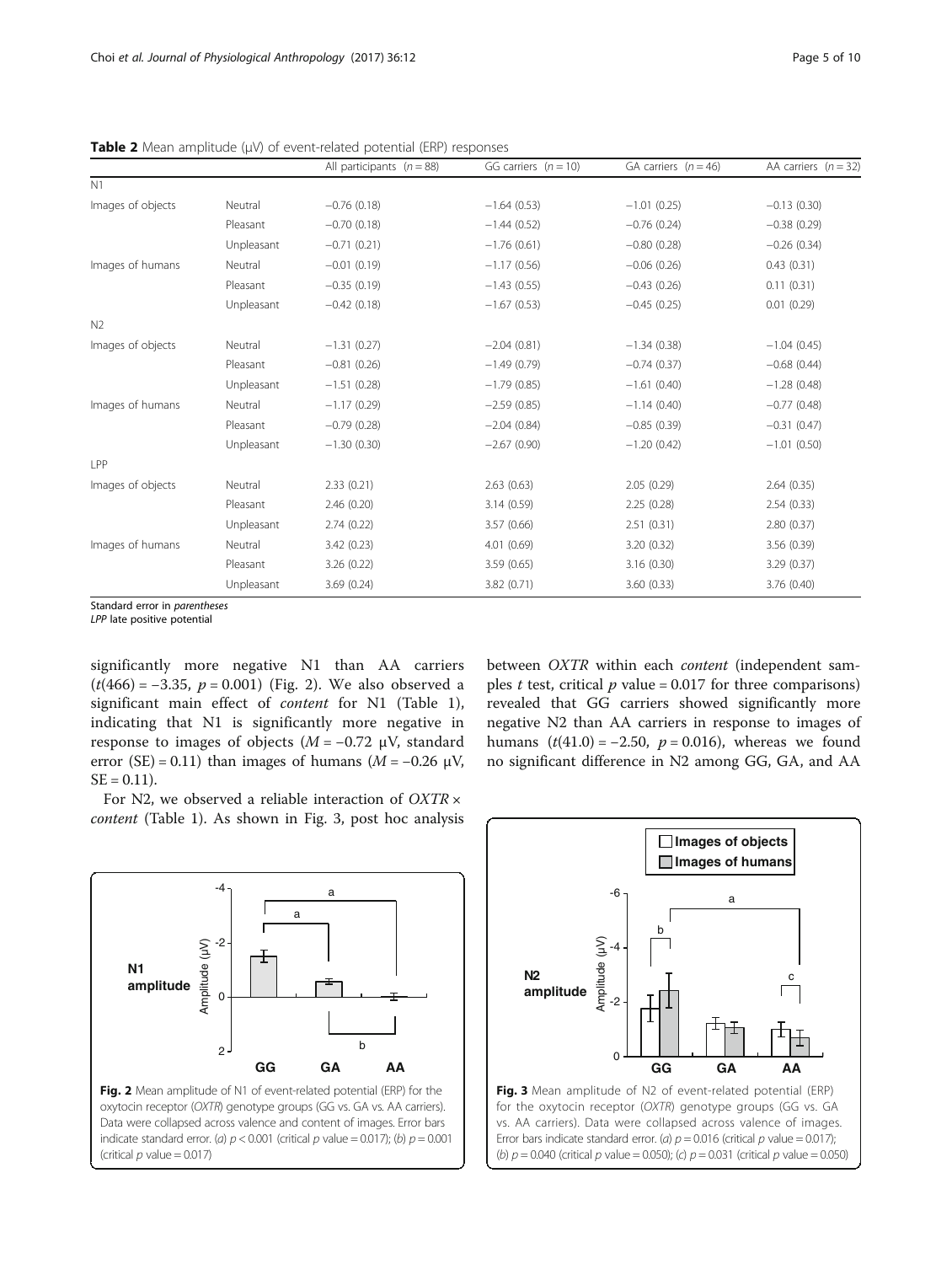carriers in response to images of objects (all  $p > 0.017$ ) (Fig. [3\)](#page-4-0). Post hoc analysis between content within each  $OXTR$  (paired samples  $t$  test) was also conducted; GG carriers showed significantly more negative N2 in response to images of humans than images of objects  $(t(29) = 2.15, p = 0.040)$ . GA carriers did not show significant differences in N2 in response to images of objects compared to images of humans  $(t(137) = -1.40, p = 0.165)$ , and AA carriers showed significantly more negative N2 in response to images of objects than images of humans  $(t(95) = -2.19, p = 0.031)$  (Fig. [3\)](#page-4-0). We also observed a main effect of valence (Table [1\)](#page-3-0) for N2. Post hoc analysis (paired samples t test, critical  $p$  value = 0.017 for three comparisons) indicated that N2 was significantly more negative in response to neutral images  $(M = -1.24 \mu V, SE = 0.20)$ and unpleasant images ( $M = -1.41$  µV, SE = 0.21) than pleasant images ( $M = -0.80$  µV, SE = 0.19) (neutral vs. pleasant:  $t(175) = -4.63$ ; unpleasant vs. pleasant:  $t(175) =$ 6.15; all  $p < 0.001$ ).

For LPP, we found no main effect of OTXR, and related interactions were not significant (Table [1](#page-3-0)). We observed a significant main effect of content for LPP (Table [1\)](#page-3-0), indicating that LPP was significantly more positive in response to images of humans ( $M = 3.46 \mu V$ , SE = 0.13) than images of objects  $(M = 2.51 \text{ }\mu\text{V}, \text{SE} =$ 0.12). We also observed a significant main effect of valence for LPP (Table [1](#page-3-0)). Post hoc analysis (paired samples t test, critical  $p$  value = 0.017 for three comparisons) revealed that LPP was significantly more positive in response to unpleasant images  $(M = 3.21 \text{ }\mu\text{V}, \text{ } \text{SE} = 0.17)$ than neutral images ( $M = 2.88 \mu V$ , SE = 0.16) and pleasant images ( $M = 2.86 \mu V$ , SE = 0.15) (neutral vs. unpleasant:  $t(175) = -2.98$ ,  $p = 0.003$ ; pleasant vs. unpleasant:  $t(175) = -2.74$ ,  $p = 0.007$ ).

#### Subjective ratings

Table 3 summarizes the results of the generalized linear mixed model for the subjective ratings, and Table [4](#page-6-0) shows the mean scores of subjective ratings.

For valence ratings, we observed a reliable interaction of  $OXTR \times valence$  (Table 3). Post hoc analysis between  $OXTR$  within each *valence* (independent samples  $t$  test, critical  $p$  value = 0.017 for three comparisons) was conducted; however, we found no significant differences in valence rating among GG, GA, and AA carriers for neutral, pleasant, or unpleasant images (all  $p > 0.017$ ). We identified main effects of *content* and *valence*, and a reliable interaction of *content*  $\times$  *valence* for valence ratings (Table 3). Post hoc analysis between valence within each *content* (paired samples t test, critical  $p$  value = 0.017 for three comparisons) indicated that participants reported pleasant images to be more pleasant than neutral images and unpleasant images to be more unpleasant than

|                    |  | Table 3 Results of the generalized linear mixed model for |  |  |
|--------------------|--|-----------------------------------------------------------|--|--|
| subjective ratings |  |                                                           |  |  |

|                                      |          | Valence |                | Arousal |       |
|--------------------------------------|----------|---------|----------------|---------|-------|
| Factor                               | df1, df2 | F       | $\overline{P}$ | F       | Р     |
| <b>OXTR</b>                          | 2,510    | 0.14    | 0.867          | 0.136   | 0.873 |
| Content                              | 1,510    | 7.17    | 0.008          | 85.00   | 0.000 |
| Valence                              | 2,510    | 333.67  | 0.000          | 89.63   | 0.000 |
| $OXTR \times content$                | 2,510    | 0.17    | 0.844          | 3.97    | 0.019 |
| $OXTR \times value$ nce              | 4,510    | 2.56    | 0.038          | 2.51    | 0.041 |
| Content $\times$ valence             | 2,510    | 3.18    | 0.042          | 0.28    | 0.756 |
| $OXTR \times content \times valence$ | 4.510    | 0.32    | 0.863          | 0.25    | 0.912 |

Significant p values are in *italics* 

OXTR oxytocin receptor, df(h,e) degrees of freedom

neutral images for both images of objects and images of humans (all  $p < 0.001$ ).

For arousal ratings, we observed a reliable interaction of OXTR × content (Table 3). Post hoc analysis between  $OXTR$  within each *content* (independent samples  $t$  test, critical  $p$  value = 0.017 for three comparisons) was conducted; however, we found no significant differences in the arousal rating among GG, GA, and AA carriers for either images of objects or images of humans (all  $p >$ 0.017). Post hoc analysis between content within each  $OXTR$  (paired samples  $t$  test) was also conducted; GG, GA, and AA carriers all reported that images of humans were significantly more arousing than images of objects (all  $p < 0.001$ ). We also observed a reliable interaction of  $OXTR \times valence$  for arousal rating (Table 3). Post hoc analysis between OXTR within each valence (independent samples t test, critical  $p$  value = 0.017 for three comparisons) was conducted; however, we found no significant differences in arousal rating among GG, GA, and AA carriers for neutral, pleasant, or unpleasant images (all  $p > 0.017$ ). The main effect of *content* was also significant for arousal ratings (Table 3), indicating that participants reported images of humans ( $M = 5.26$ , SE = 0.07) to be significantly more arousing than images of objects ( $M = 4.63$ , SE = 0.67). The main effect of *valence* was also significant for arousal ratings (Table 3). Post hoc analysis (paired samples t test, critical  $p$  value = 0.017 for three comparisons) revealed that participants reported unpleasant images ( $M = 5.68$ , SE = 0.07) to be more arousing than pleasant images  $(M = 4.81, SE =$ 0.08) and pleasant images to be more arousing than neutral images ( $M = 4.36$ , SE = 0.08) (all  $p < 0.001$ ).

## **Discussion**

The present study investigated whether the OXTR rs53576 polymorphism affects emotional processing of social and nonsocial cues. To do so, we compared the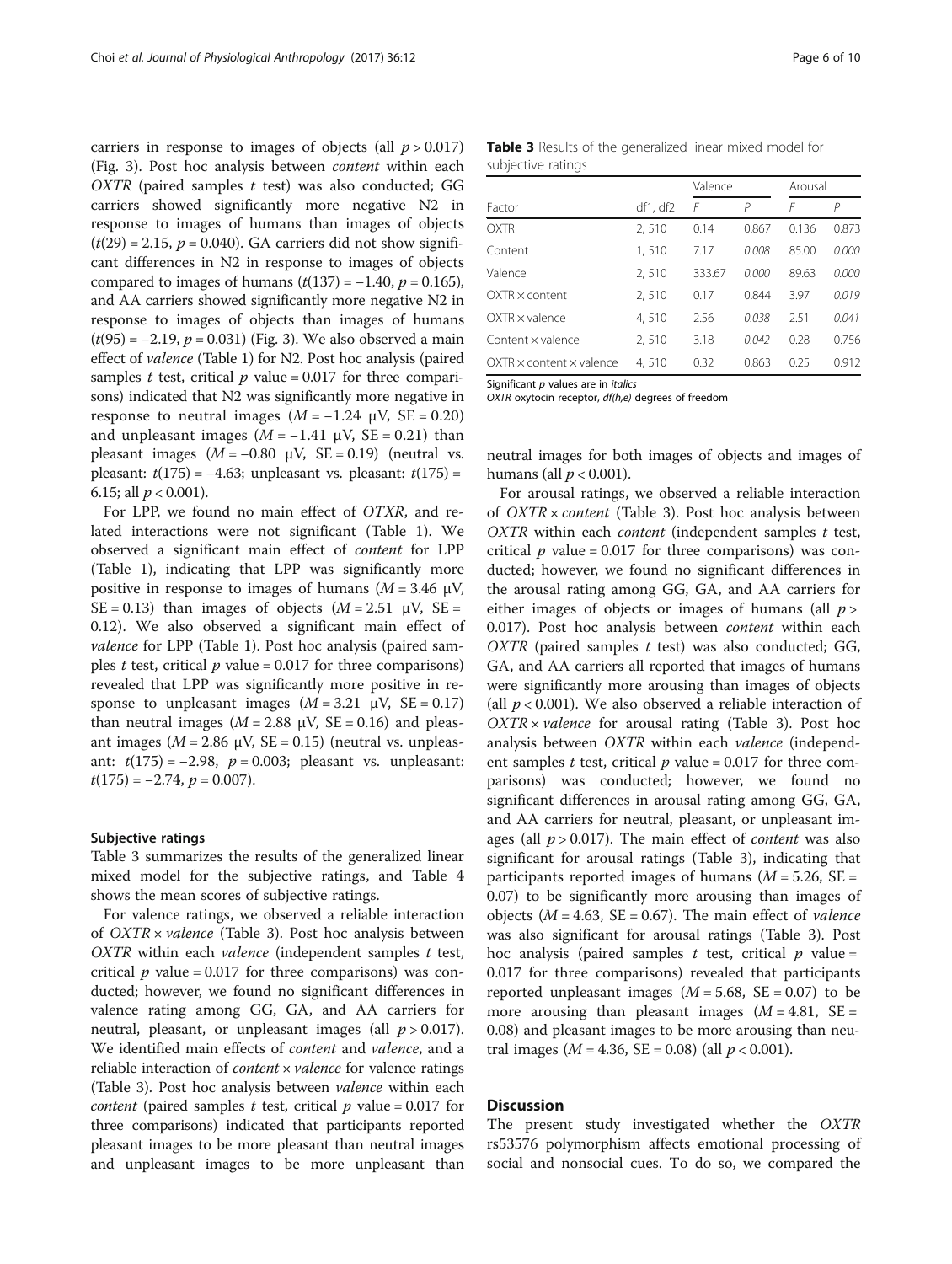|                   |            | All participants $(n = 88)$ | GG carriers $(n = 10)$ | GA carriers $(n = 46)$ | AA carriers $(n = 32)$ |
|-------------------|------------|-----------------------------|------------------------|------------------------|------------------------|
| Valence           |            |                             |                        |                        |                        |
| Images of objects | Neutral    | 5.05(0.03)                  | 4.99 (0.09)            | 5.09(0.04)             | 5.03(0.05)             |
|                   | Pleasant   | 5.81(0.06)                  | 5.64(0.17)             | 5.78 (0.08)            | 5.91(0.10)             |
|                   | Unpleasant | 3.69(0.07)                  | 4.01(0.20)             | 3.67(0.09)             | 3.64(0.11)             |
| Images of humans  | Neutral    | 5.36(0.05)                  | 5.26(0.16)             | 5.33(0.07)             | 5.44(0.09)             |
|                   | Pleasant   | 6.01(0.07)                  | 5.75(0.22)             | 6.01(0.10)             | 6.09(0.12)             |
|                   | Unpleasant | 3.65(0.08)                  | 4.02(0.25)             | 3.59(0.12)             | 3.62(0.14)             |
| Arousal           |            |                             |                        |                        |                        |
| Images of objects | Neutral    | 4.07(0.12)                  | 4.10(0.35)             | 4.14(0.16)             | 3.95(0.20)             |
|                   | Pleasant   | 4.48(0.10)                  | 4.39(0.31)             | 4.51(0.14)             | 4.48(0.17)             |
|                   | Unpleasant | 5.34(0.09)                  | 5.05(0.26)             | 5.50(0.12)             | 5.21(0.14)             |
| Images of humans  | Neutral    | 4.64(0.10)                  | 4.64(0.29)             | 4.57(0.13)             | 4.75(0.16)             |
|                   | Pleasant   | 5.14(0.12)                  | 5.04(0.35)             | 4.96(0.16)             | 5.42(0.20)             |
|                   | Unpleasant | 6.01(0.10)                  | 5.65(0.28)             | 6.11(0.13)             | 5.98(0.16)             |

#### <span id="page-6-0"></span>Table 4 Mean scores of subjective ratings

Standard error in parentheses

Valence: 1 = "very unpleasant," 9 = "very pleasant"; arousal: 1 = "very relaxing," 9 = "very arousing"

ERP responses (N1, N2, and LPP) evoked by images of humans (social cues) and objects (nonsocial cues) among OXTR rs53576 genotype groups.

## Association between the OXTR rs53576 polymorphism and the ERP responses

In the present study, N1 was more negative in GG carriers of OXTR rs53576 than AA carriers, and intermediate in GA carriers, regardless of the response to images of objects or humans. Previous studies have reported that N1 is sensitive to highly emotional stimuli [[19, 20\]](#page-9-0). Although the effect of valence of images on N1 did not reach a significant level in the present study (Table [1](#page-3-0)), the present result suggests that GG carriers of OXTR rs53576 show enhanced emotional processing compared to GA and AA carriers in the very early stage (50–200 ms) in response to both social and nonsocial cues. Regarding social cues, this result supports previous findings of a higher sensitivity to social cues in GG carries than in AA/GA carriers [[6](#page-8-0)–[13\]](#page-9-0). In particular, the present result replicated the previous ERP study [\[12\]](#page-9-0) showing that the effect OXTR rs53576 on emotional processing of social cues occurs from the very early stage (reflected in N1). Moreover, given that Peltola et al. [\[12\]](#page-9-0) adapted a task to discriminate facial expressions and the present study adapted a passive picture viewing task, we suggest that associations between OXTR rs53576 and early processing of social cues is evident regardless of whether active attention to social cues is required or not.

Regarding nonsocial cues, the present result of N1 provides new evidence that the OXTR rs53576 polymorphism affects emotional processing of nonsocial cues. One previous study [[15\]](#page-9-0) found that administration

of oxytocin improves the subjective rating of emotional intensity of images of objects including the social context (touch between objects) but not the subjective rating of emotional intensity of images of objects not including social context (no touch between objects). In the present study, although images of objects did not include specific social context such as touching, N1 for images of objects was different depending on the OXTR rs53576 polymorphism. One study reported no difference in the oxytocin level between GG/GA carriers and AA carriers of the *OXTR* rs53576 polymorphism [\[32](#page-9-0)]; however, the relationship between the rs53576 polymorphism and the oxytocin level is still unclear (reviewed in [\[16](#page-9-0)]). Thus, interpretation of the mechanism of how the rs53576 polymorphism modulates responses to nonsocial cues remains difficult. Future studies are needed to examine the relationships among the OXTR rs53576 polymorphism, oxytocin levels, and emotional processing of nonsocial cues.

For N2, we found that GG carriers of OXTR rs53576 showed more negative N2 than AA carriers in response to images of humans but not in response to images of objects. Moreover, GG carriers showed a greater N2 in response to images of humans than to images of objects, whereas AA carriers showed a greater N2 in response to images of objects than to images of humans. In the present study, N2 was more negative in response to negative images than to pleasant images, supporting previous results showing that N2 is sensitive to highly emotional stimuli [\[19](#page-9-0), [20](#page-9-0), [22](#page-9-0)]. Thus, we suggest that GG carriers and AA carriers of OXTR rs53576 show opposite patterns regarding emotional processing of social cues and nonsocial cues in the middle stage (200–320 ms);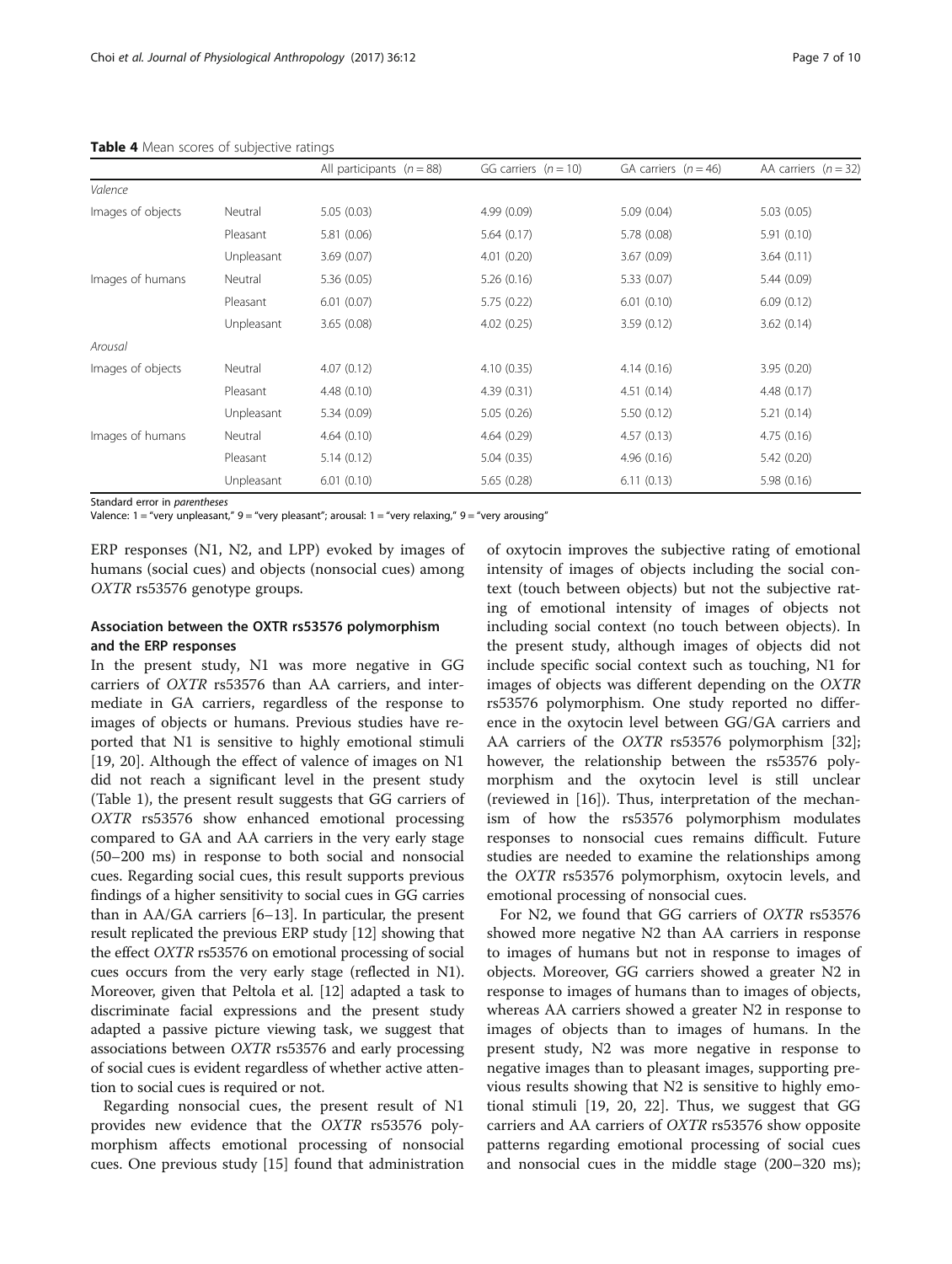GG carriers may show enhanced emotional processing of social cues compared to nonsocial cues, whereas AA carriers may show enhanced emotional processing of nonsocial cues compared to social cues. Similarly, Proverbio et al. [[24, 25](#page-9-0)] reported that N2 is more negative in response to images portraying persons than images portraying landscapes in women, but not in men, suggesting that this result is caused by a greater interest in social stimuli for women compared with men. From this interpretation, the association between OXTR rs53576 and N2 that is shown in the present study may also be explained by the idea that GG carriers have a greater interest in social cues than AA carriers. This supports the previous findings of a higher sensitivity to social cues in GG carries than AA/GA carriers [\[6](#page-8-0)–[13\]](#page-9-0).

LPP did not show any differences related to OXTR rs53576, unlike N1 and N2. Thus, the present results for LPP suggest that OXTR rs53576 does not affect the processing of emotional stimuli in the relatively late stage (600–1000 ms), regardless of the existence of social content in the stimuli. The observation of no association between OXTR rs53576 on late processing of social cues is in line with the previous result by Peltola et al. [\[12](#page-9-0)], who reported an association between OXTR rs53576 and ERP responses to human faces in N1, but not in LPP. Taken together, we suggest that the association between OXTR rs53576 and emotional processing may be more evident in the early stage than in the late stage. However, because the present study adapted a passive image viewing task and the previous study adapted a relatively simple cognitive task [\[12\]](#page-9-0), future studies are needed to examine possible effects of OXTR rs53576 on emotional processing in the late stage during complex cognitive tasks such as the memory task that was adopted in Rimmele et al. [[14](#page-9-0)].

## Association between the OXTR rs53576 polymorphism and the subjective ratings

We found no difference in subjective ratings for valence and arousal of images among GG, GA, and AA carriers of the OXTR rs53576 polymorphism, although the results of our ERP response indicated differences in emotional processing of social cues and nonsocial cues among the different carriers of the OXTR rs53576 polymorphism. Although some studies (for example, [\[33](#page-9-0)]) suggest that physiological responses are more direct indices of responses than subjective ratings, future studies are needed to examine the association between the OXTR rs53576 polymorphism and subjective rating of nonsocial cues.

### Implications for anthropology

The distribution of the OXTR rs53576 genotype is different between Asians and European Americans; more GG

carriers than AA carriers are found among European Americans, whereas more AA carriers than GG carriers are found among Asians [[26, 27](#page-9-0), [34](#page-9-0), [35\]](#page-9-0). The present study also replicated previous results showing that AA carriers are more common than GG carriers in Asian populations (10 GG, 46 GA, and 32 AA carriers). This difference in the distribution of OXTR rs53576 carriers seems to be related to cultural differences in human behavior and emotion. For instance, one study [\[34\]](#page-9-0) found that the frequency of the A allele of OXTR rs53576 is related to collectivistic cultural values. Another study on the distribution of OXTR rs53576 in Africa, Asia, and South Europe [[35](#page-9-0)] suggested that the A allele of OXTR rs53576 may be related to favoritism toward sons. As one factor affecting the interaction between genes and culture, future studies should investigate the evolutionary route that resulted in the difference in the distribution of OXTR rs53576 among regions.

#### Limitations and future directions

The present study has some important limitations. First, our sample size was small  $(n = 88)$  compared with most previous studies on associations between genotype and behavior or brain activity (for example,  $N = 94$  [\[12](#page-9-0)],  $N =$ 108 [[9\]](#page-8-0),  $N = 179$  [\[7](#page-8-0)],  $N = 228$  [\[11](#page-9-0)],  $N = 285$  [\[10](#page-8-0)]). Furthermore, the number of GG carriers in the present study was small  $(N = 10)$ . As mentioned above, the distribution of the OXTR rs53576 genotype is different between Asians and European Americans. For this reason, several previous studies combined GA and AA carriers in their analyses [[6, 7](#page-8-0), [12](#page-9-0)], whereas other previous studies combined GG and GA carriers [[26](#page-9-0), [29](#page-9-0), [32](#page-9-0), [36](#page-9-0)]. However, other previous studies did not combine genotypes and compared GG, GA, and AA carriers [\[11, 13](#page-9-0), [27](#page-9-0), [28](#page-9-0)]. These different methods of grouping participants make the comparison of the findings between the present study and previous studies somewhat difficult.

Second, we examined only one OXTR SNP—rs53576. Although rs53576 is the most widely investigated SNP regarding the association between  $OXTR$  polymorphisms and variations in social behavior, previous studies have shown that other OXTR SNPs, such as rs7632287 [\[37](#page-9-0)], rs401015 [[38\]](#page-9-0), and rs2254298 [\[10](#page-8-0), [35](#page-9-0)], also affect human social behavior. For instance, the OXTR rs7632287 polymorphism is related to individual differences in pairbonding behavior [[37\]](#page-9-0). Thus, future studies need to be conducted with analyses of other OXTR SNPs.

Third, our participants were all male. Thus, we could not investigate the possible interaction among gender, the OXTR rs53576 polymorphism, and emotional processing that has been suggested in previous studies [[10](#page-8-0), [11\]](#page-9-0). Future studies adopting the same methods as the present study with the inclusion of female participants are necessary.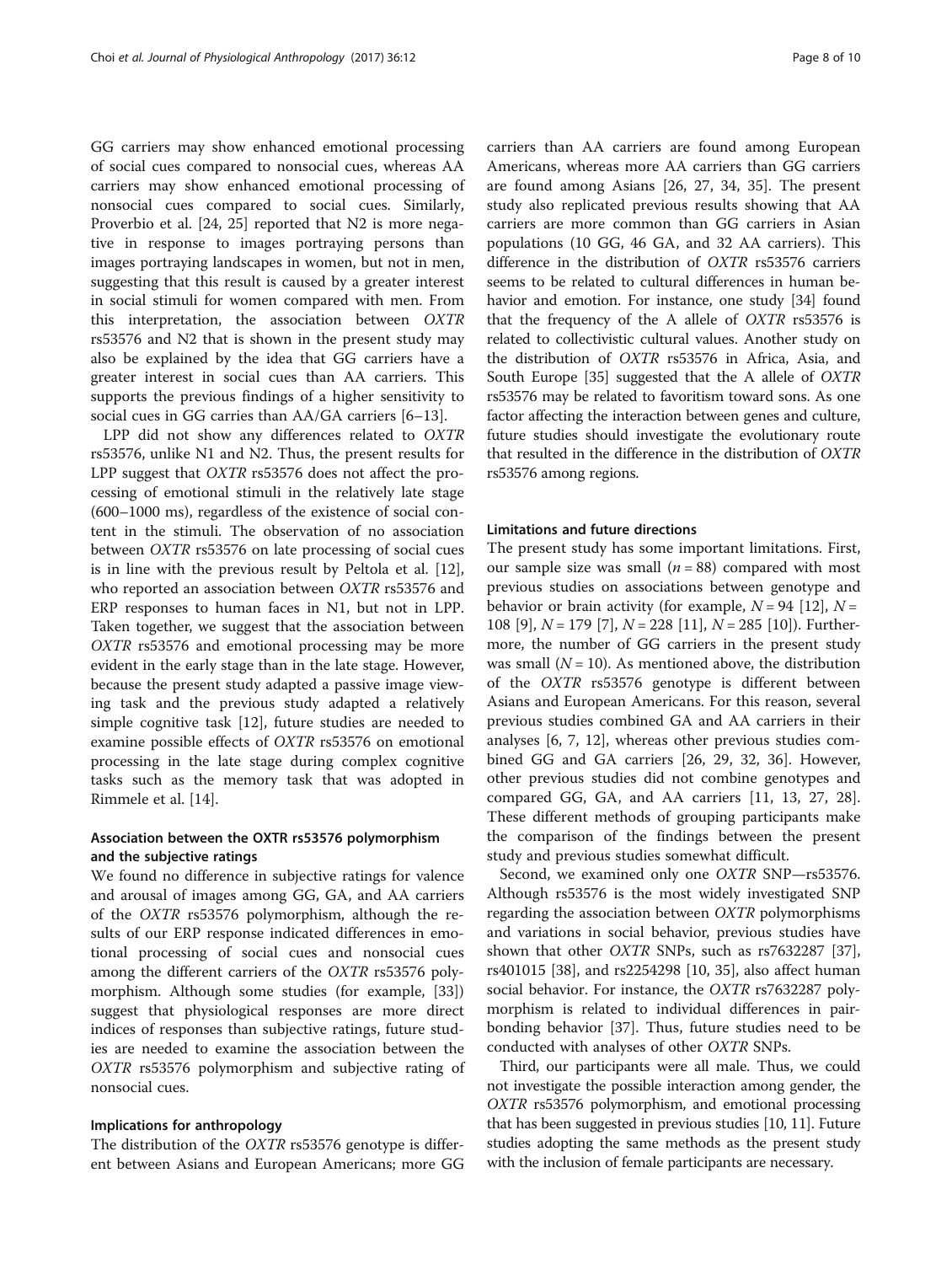## <span id="page-8-0"></span>Conclusion

The present study investigated an association between the OXTR rs53576 polymorphism and the time course of emotional processing of social and nonsocial cues by measuring the ERP response. From the present results, we suggest that the OXTR rs53576 polymorphism affects emotional processing of not only social cues but also nonsocial cues in the very early stage (before 200 ms); however, we also suggest that the OXTR rs53576 polymorphism is related specifically to increased emotional processing of social cues in the middle stage (200–320 ms).

## **Endnote**

<sup>1</sup>We note that 0.1-Hz high-pass filter may not be appropriate to calculate LPP (please refer to [\[39](#page-9-0)]).

### Appendix

International Affective Picture System (IAPS) picture identification numbers:

Neutral images of objects: 5535, 6150, 6900, 7000, 7002, 7003, 7004, 7006, 7009, 7010, 7012, 7014, 7016, 7017, 7025, 7032, 7034, 7035, 7038, 7041, 7043, 7045, 7055, 7056, 7059, 7077, 7090, 7150, 7950, 9422.

Pleasant images of objects: 5000, 5001, 5010, 5020, 5030, 5040, 5200, 5202, 5450, 5471, 5480, 5800, 5890, 6910, 7042, 7053, 7058, 7061, 7095, 7096, 7100, 7140, 7900, 8162, 8170, 8325, 8501, 8502, 8510, 8531.

Unpleasant images of objects: 6020, 6930, 7013, 7023, 7046, 7054, 7078, 7135, 7137, 9080, 9090, 9110, 9290, 9295, 9300, 9320, 9440, 9480, 9600, 9610, 9611, 9620, 9621, 9622, 9630, 9830, 9904, 9909, 9911, 9912.

Neutral images of humans: 2191, 2215, 2221, 2273, 2384, 2397, 2410, 2442, 2445, 2484, 2485, 2487, 2570, 2575, 2580, 2745.1, 2770, 4520, 8010, 8065, 8121, 8160, 8191, 8250, 8251, 8260, 8320, 8341, 8465, 9210.

Pleasant images of humans: 2080, 2150, 2331, 2791, 4542, 5470, 5626, 5628, 5629, 5836, 8001, 8021, 8031, 8034, 8041, 8130, 8158, 8161, 8163, 8186, 8193, 8200, 8208, 8220, 8340, 8350, 8370, 8400, 8467, 8492.

Unpleasant images of humans: 2694, 2750, 6021, 6190, 6211, 6212, 6213, 6300, 6312, 6370, 652, 6831, 6832, 8320, 8480, 8485, 9002,9007, 9230, 9270, 9404, 9413, 9414, 9420, 9425, 9426, 9427, 9428, 9635, 9810.

Neutral images of animals: 1026, 1030, 1040, 1114, 1121, 1122, 1240, 1302, 1313, 1321, 1333, 1350, 1390, 1505, 1560, 1595, 1616, 1640, 1645, 1661, 1670, 1675, 1726, 1820, 1850, 1908, 1931, 1935, 1945, 1947.

Pleasant images of animals: 1410, 1419, 1440, 1441, 1460, 1463, 1500, 1510, 1540, 1590, 1600, 1603, 1604, 1605, 1610, 1620, 1630, 1640, 1650, 1660, 1710, 1720, 1721, 1722, 1740, 1750, 1810, 1812, 1900, 1920.

Unpleasant images of animals: 1050, 1051, 1052, 1090, 1110, 1113, 1120, 1200, 1202, 1205, 1220, 1270, 1271,

## 1274, 1300, 1301, 1525, 1930, 1932, 9180, 9181, 9182, 9183, 9184, 9185, 9186, 9187, 9560, 9561, 9571.

#### Abbreviations

EEG: Electroencephalogram; EPN: Early posterior negativity; ERP: Event-related potential; IAPS: International affective picture system; LPP: Late positive potential; M: Mean; OXTR: Oxytocin receptor gene; SD: Standard deviation; SE: Standard error; SNP: Single nucleotide polymorphism

#### Acknowledgements

The authors sincerely thank Assistant Professor Chihiro Hiramatsu for providing guidance on the OXTR analysis and suggestions.

#### Funding

This work was supported by the Japan Society for the Promotion of Science (JSPS) KAKENHI Grant Numbers JP15F15013.

#### Authors' contributions

The experiment design was conceived by DC and SW. The laboratory work was conducted by MN. The data analyses were performed by DC and MN. The manuscript was written by DC. All authors read and approved the final manuscript.

#### Competing interests

The authors declare that they have no competing interests.

#### Ethics approval and consent to participate

The study protocols were approved by the ethics committee of Kyushu University.

#### Author details

<sup>1</sup> Faculty of Design, Kyushu University, Fukuoka, Japan. <sup>2</sup>Japan Society for the Promotion of Science, Tokyo, Japan. <sup>3</sup>National Institute of Advanced Industrial Science and Technology (AIST), Tsukuba, Japan. <sup>4</sup>Graduate School of Integrated Frontier Science, Kyushu University, Fukuoka, Japan.

#### Received: 5 July 2016 Accepted: 27 December 2016 Published online: 26 January 2017

#### References

- 1. Carpenter CR. Section of anthropology: characteristics of social behavior in non‐human primates. Trans N Y Acad Sci. 1942;4:248–58. doi[:10.1111/j.2164-](http://dx.doi.org/10.1111/j.2164-0947.1942.tb00856.x) [0947.1942.tb00856.x.](http://dx.doi.org/10.1111/j.2164-0947.1942.tb00856.x)
- 2. Feldman R. Oxytocin and social affiliation in humans. Horm Behav. 2012;61:380–91. doi:[10.1016/j.yhbeh.2012.01.008.](http://dx.doi.org/10.1016/j.yhbeh.2012.01.008)
- 3. Insel TR. The challenge of translation in social neuroscience: a review of oxytocin, vasopressin, and affiliative behavior. Neuron. 2010;65:768–79. doi[:10.1016/j.neuron.2010.03.005.](http://dx.doi.org/10.1016/j.neuron.2010.03.005)
- 4. Domes G, Heinrichs M, Michel A, Berger C, Herpertz SC. Oxytocin improves "mind-reading" in humans. Biol Psychiatry. 2007;61:731–3.
- 5. Guastella AJ, Mitchell PB, Dadds MR. Oxytocin increases gaze to the eye region of human faces. Biol Psychiatry. 2008;63:3–5. doi:[10.1016/j.biopsych.](http://dx.doi.org/10.1016/j.biopsych.2007.06.026) [2007.06.026.](http://dx.doi.org/10.1016/j.biopsych.2007.06.026)
- 6. Smith KE, Porges EC, Norman GJ, Connelly JJ, Decety J. Oxytocin receptor gene variation predicts empathic concern and autonomic arousal while perceiving harm to others. Soc Neurosci. 2014;9:1–9. doi[:10.1080/17470919.](http://dx.doi.org/10.1080/17470919.2013.863223) [2013.863223](http://dx.doi.org/10.1080/17470919.2013.863223).
- 7. Rodrigues SM, Saslow LR, Garcia N, John OP, Keltner D. Oxytocin receptor genetic variation related to empathy and stress reactivity in humans. Proc Natl Acad Sci U S A. 2009;106:21437–41. doi:[10.1073/pnas.0909579106](http://dx.doi.org/10.1073/pnas.0909579106).
- 8. Kogan A, Saslow LR, Impett EA, Oveis C, Keltner D, Saturn SR. Thin-slicing study of the oxytocin receptor (OXTR) gene and the evaluation and expression of the prosocial disposition. Proc Natl Acad Sci U S A. 2011;108: 19189–92. doi:[10.1073/pnas.1112658108.](http://dx.doi.org/10.1073/pnas.1112658108)
- 9. Krueger F, Parasuraman R, Iyengar V, Thornburg M, Weel J, Lin M, et al. Oxytocin receptor genetic variation promotes human trust behavior. Front Hum Neurosci. 2012;6:4. doi[:10.3389/fnhum.2012.00004](http://dx.doi.org/10.3389/fnhum.2012.00004).
- 10. Lucht MJ, Barnow S, Sonnenfeld C, Rosenberger A, Grabe HJ, Schroeder W, et al. Associations between the oxytocin receptor gene (OXTR) and affect, loneliness and intelligence in normal subjects. Prog Neuropsychopharmacol Biol Psychiatry. 2009;33:860–6. doi[:10.1016/j.pnpbp.2009.04.004.](http://dx.doi.org/10.1016/j.pnpbp.2009.04.004)